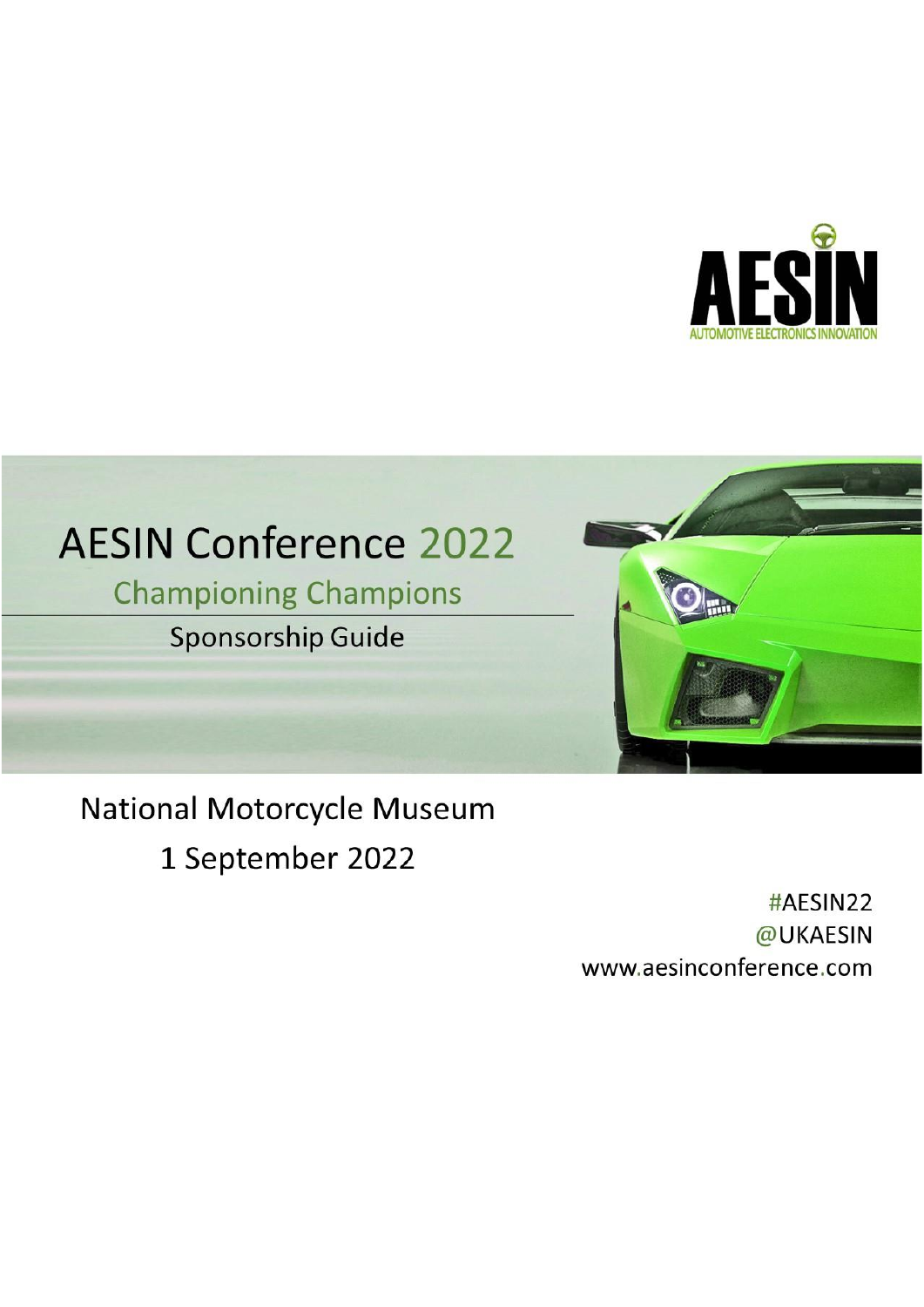

### **AESIN**

Over the past decade, AESIN has established itself as the UK's network for Automotive Electronics Systems Innovation. AESIN members represent some of UK's most innovative technology companies, as we represent the views of the automotive electronics industry in our collaborations with UK Automotive Council, Zenzic, Cenex, and strategic inputs to government.

AESIN's vision is to be an outstanding member-based community committed to create the next generation of UK-centric automotive electronics technologies and supply chains. Leading thought and impact for ingenious, sustainable, efficient, safe, and resilient mobility through the innovative application of electronics systems.

## **Conference & Proceedings**

**AESIN Conference 2022** will take place at the National Motorcycle Museum, Solihull, B92 0EJ.

This year is all about celebrating our outstanding members, *Championing Champions.* We will focus on bringing technology to the forefront of AESIN's agenda providing a platform for members to share their expertise and capabilities with those attending. Attendees will benefit by learning about the leading developments in the UK electronics systems industry.

Our goal this year is to invite technology leaders to talk about their innovations on topics including, but not limited to: -

- ADAS & Highly Automated Vehicles
- Automotive Electronics Security
- Clean & Connected Mobility
- Sensors
- User Experience and User Interface Design
- Systems Engineering

An exhibition will complement the conference tracks, providing space for exhibitors. There will be multiple opportunities to network during session break, lunch, the drinks reception and the conference dinner on the day of the conference.

The AESIN conference 2022 has a special treat with a parallel session delivered by the newly launched Techworks community, TechNES. TechNES aims to delve into the design, development and testing of embedded technologies. We will have a parallel session in the afternoon titled **"TechNES Under the Hood"** championing our embedded systems members**.**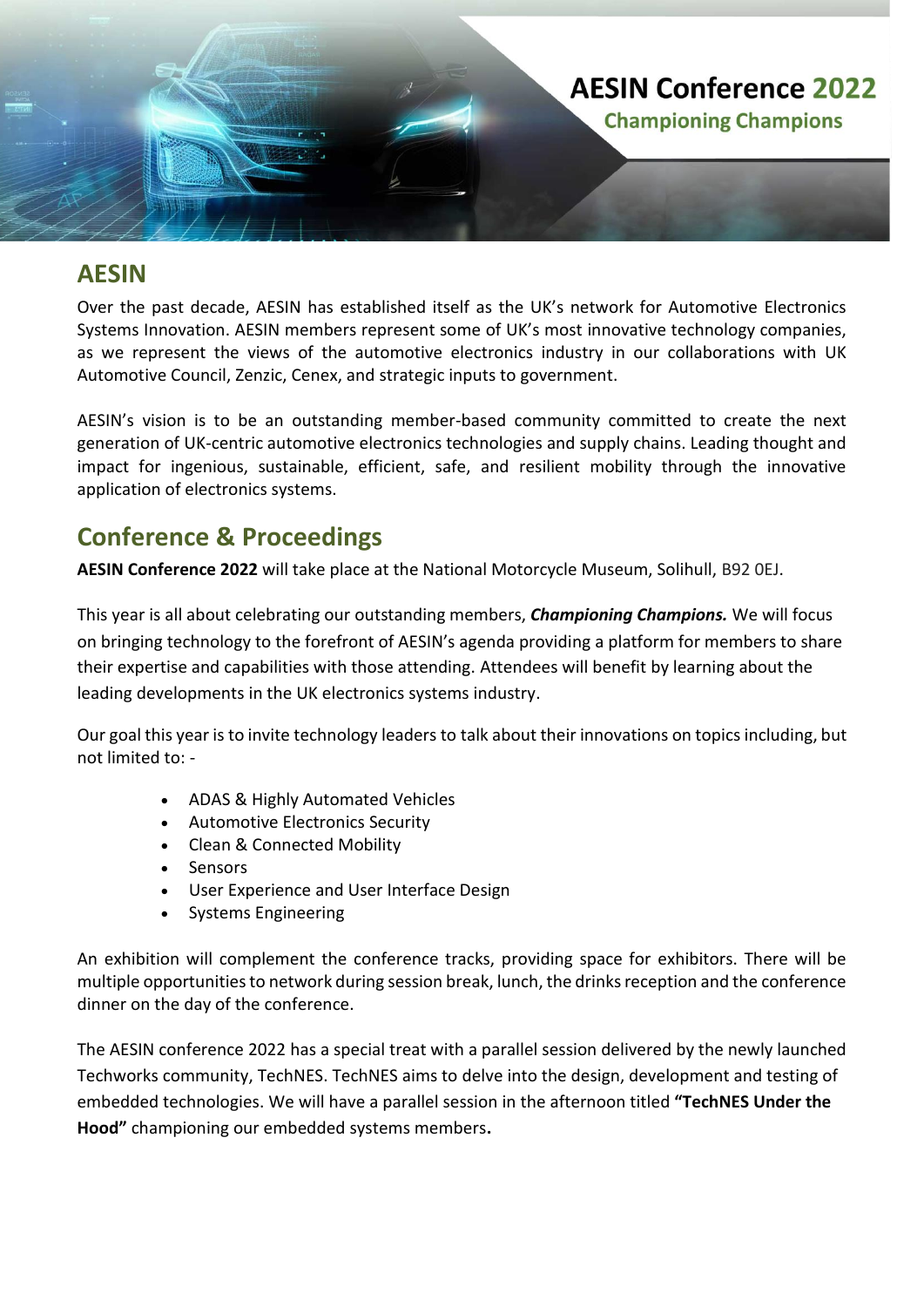

### **Promotional Opportunities**

#### *Who will I be able to reach with my presence?*

The AESIN conference audience attracts a broad audience of technologists, decision makers and influencers, representatives from the insurance industry, government representatives, business development leaders, and cross-sector industry representatives including telecoms, infrastructure, certification and off-highway vehicles.

This year we expect the audience to grow as our affiliations grow with organisations that have complementary activities.

#### *Why should I sponsor or exhibit?*

Sponsoring or exhibiting at the AESIN Conference 2022 will bring about several benefits for your organisation whilst aligning with the shared ambition to maintain and grow technology presence for the UK electronics industry through collaboration.

- ❖ **Build Reputation & Increase Brand Visibility** as a prestigious sponsor / exhibitor
- ❖ **Unique access to our AESIN technology community and stakeholders**
- ❖ **Exposure to potential collaborators, suppliers and customers** to develop new business partnerships
- ❖ **Strengthen Relationships with existing customers**
- ❖ **In-conference and post-conference networking** during breaks, at the drink's reception and our interactive standing networking dinner.
- ❖ **A 10-minute speaker slot for our Headline sponsor** at the start of the conference
- ❖ **A 5-minute elevator pitch slot for Gold sponsors** during the main conference proceedings.
- ❖ **Showcase technology or product demonstrators** to conference attendees.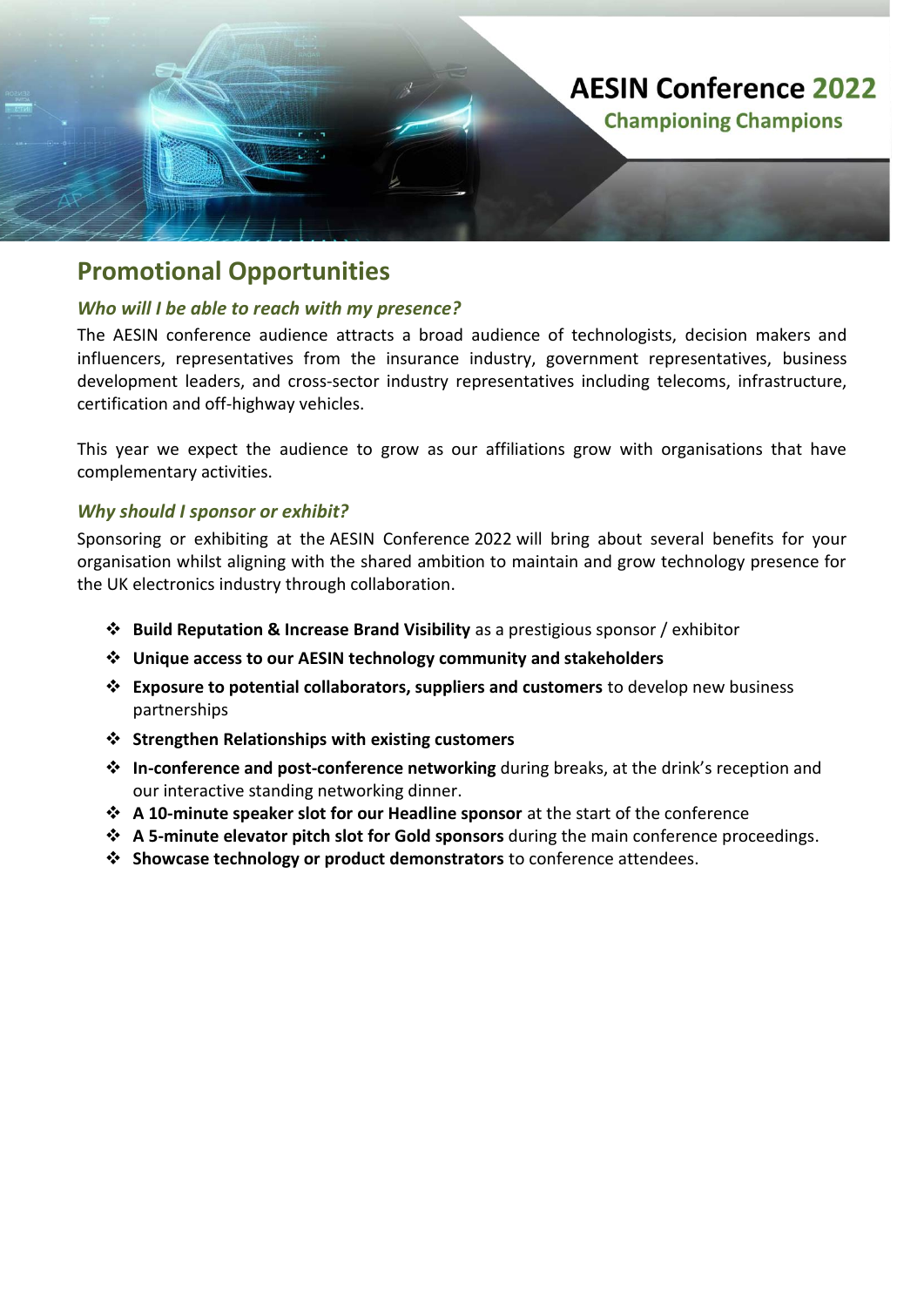

### **Conference Sponsorship and Exhibition Options**

Each of the packages has been put together to offer significant benefits and is highly competitive. There are a range of sponsorships on offer and an exhibition only option including:

- ❖ Headline Sponsorship (x1)
- ❖ Gold Sponsorship (x5)
- ❖ Silver Sponsorship (x5)
- ❖ Bronze Sponsorship (x10)
- ❖ Drinks and Evening Dinner Sponsorship (x1)

#### **Headline Sponsor x 1, £8,000 AESIN Members / £10,500 Non-Members**

- ❖ Exhibition Area
	- $\triangleright$  The most prominent exhibition space in the hall
	- $\triangleright$  Two 6ft exhibition tables and space for a pop-up display or 4 roller banners
	- $\triangleright$  Customize your exhibition space layout and position in the hall
	- $\triangleright$  Access to power
- ❖ Conference
	- $\triangleright$  Press release announcing sponsorship
	- $\triangleright$  Headline company feature in newsletters & social media promotions
	- $\triangleright$  Special mention in the opening session
	- $\triangleright$  Banner in each of the conference room theatres
	- $\triangleright$  Choice of branded material
	- $\geq 10$ -minute speaker slot
- ❖ Proceedings and Promotion
	- $\triangleright$  A full-page advert in the electronic Conference Proceedings Booklet
	- $\triangleright$  Company logo will feature on the conference website and on all promotional activity
	- $\triangleright$  Company logo presented jointly with the AESIN logo on conference badges and lanyards
- ❖ Tickets
	- ➢ Access for six members of staff to attend the conference and conference dinner

#### **Gold Sponsor x 5, £5,500 AESIN Members / £6,500 Non-Members**

- ❖ Exhibition Area
	- $\triangleright$  A prominent space in the exhibition hall
	- $\triangleright$  Two 6ft tables and space for a pop-up display or 3 roller banners
	- ➢ Access to power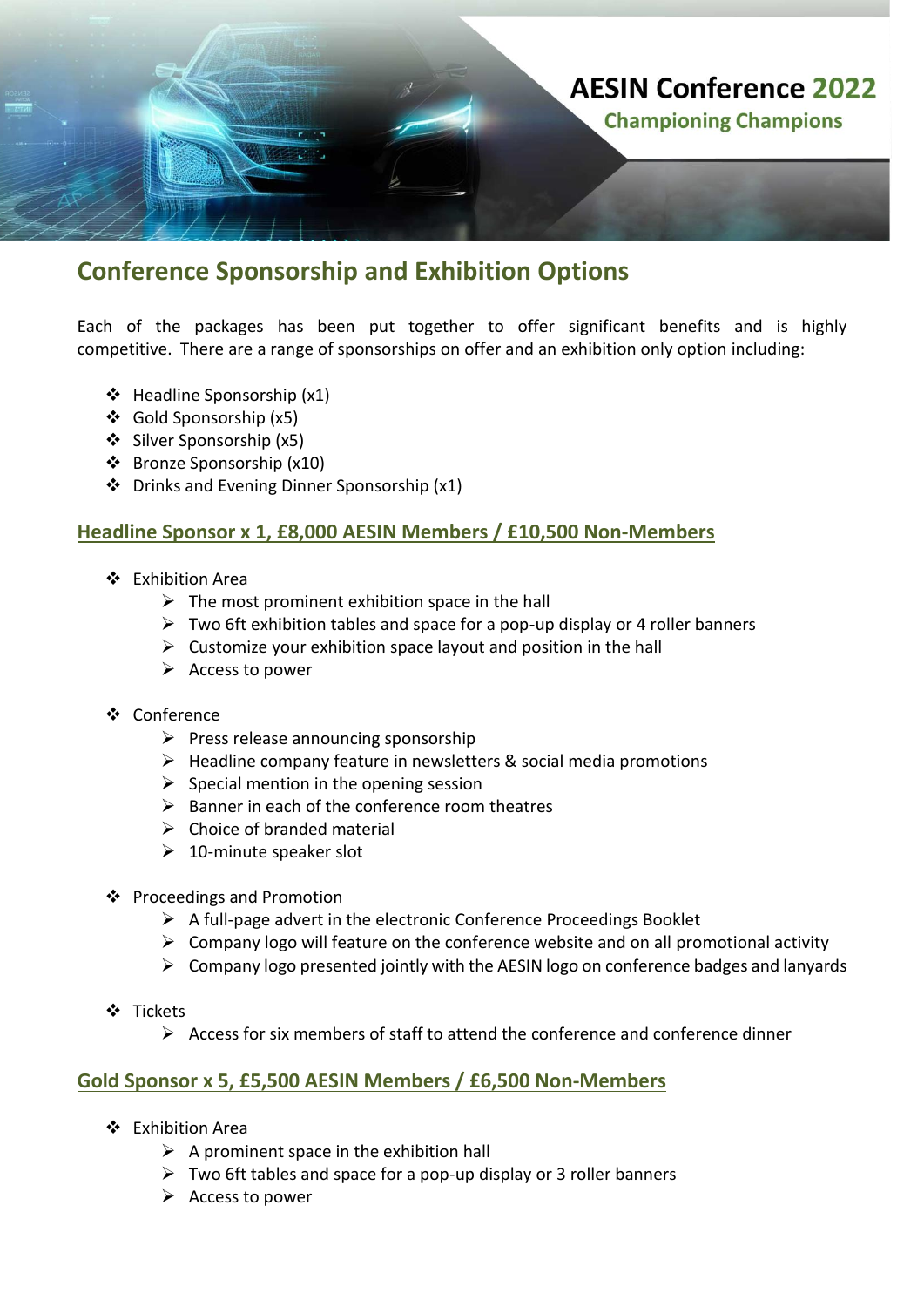

- ❖ Proceedings and Promotion
	- ➢ A full-page advert in the electronic Conference Proceedings Booklet
	- $\triangleright$  Company logo will feature on the conference website and on all promotional activity
	- $\triangleright$  5-minute company elevator pitch slot in main conference
- ❖ Tickets
	- $\triangleright$  Access for three members of staff to attend the conference and conference dinner

#### **Silver Sponsors x 5, £3,000 Members / £3,750 Non-Members**

- ❖ Exhibition Area
	- $\triangleright$  A single 6ft table in the exhibition hall and space for 2 roller banners
	- ➢ Access to power
- ❖ Proceedings and Promotion
	- ➢ A half-page advert in the electronic Conference Proceedings Booklet
	- $\triangleright$  Company logo will feature on the conference website and on all promotional activity
- ❖ Tickets
	- $\triangleright$  Access for two members of staff to attend the conference and conference dinner

#### **Bronze Sponsors x 10, £1,500 Members / £2,000 Non-Members**

- ❖ Exhibition Area
	- $\triangleright$  A single 6ft table in the exhibition hall and space for 1 roller banner
- ❖ Proceedings and Promotion
	- $\triangleright$  Company logo in the electronic Conference Proceedings Booklet
	- $\triangleright$  Company logo will feature on the conference website and on all promotional activity
- ❖ Tickets
	- $\triangleright$  Access for one member of staff to attend the conference and conference dinner

#### **Drinks Reception & Evening Meal Sponsor x1 £1,200 Members / £1,700 Non-Members**

Gain widespread conference exposure with the announcement of sponsorship for the Drinks Reception and Evening Meal. Sponsorship includes:

- ❖ Publicity in pre- and post- conference promotional materials and announcements.
- ❖ Access for two members of staff to attend the conference and conference dinner
- ❖ Space for one roller banner to be displayed within the main networking area or registration area